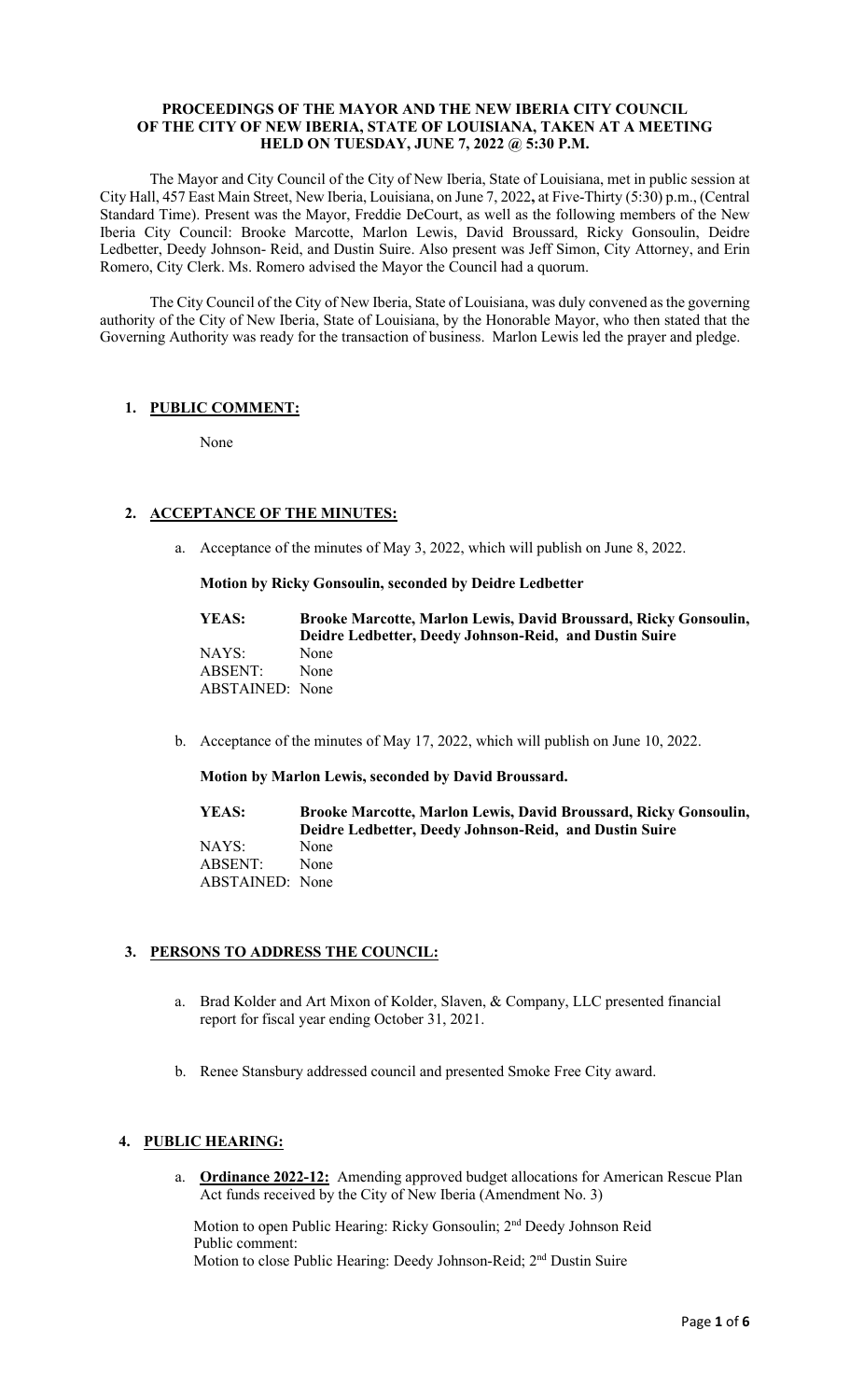# **5. ORDINANCES FOR ADOPTION:**

a. **Ordinance 2022-12:** Amending approved budget allocations for American Rescue Plan Act funds received by the City of New Iberia (Amendment No. 3)

**Motion by Ricky Gonsoulin, seconded by Deidre Ledbetter.**

| YEAS:           | Brooke Marcotte, Marlon Lewis, David Broussard, Ricky Gonsoulin,<br>Deidre Ledbetter, Deedy Johnson-Reid, and Dustin Suire |
|-----------------|----------------------------------------------------------------------------------------------------------------------------|
| NAYS:           | None                                                                                                                       |
| ABSENT:         | None                                                                                                                       |
| ABSTAINED: None |                                                                                                                            |

## **6. INTRODUCTION OF ORDINANCES:**

a. **Ordinance No. 2022-13:** Approving contract for general engineering services between the City of New Iberia and Domingue, Szabo and Associates and authorizing the Mayor to execute any and all documentation in connection therewith and to set for public hearing on June 21, 2022.

**Motion by David Broussard, seconded by Marlon Lewis.**

| YEAS:           | Brooke Marcotte, Marlon Lewis, David Broussard, Ricky Gonsoulin,<br>Deidre Ledbetter, Deedy Johnson-Reid, and Dustin Suire |
|-----------------|----------------------------------------------------------------------------------------------------------------------------|
| NAYS:           | None                                                                                                                       |
| ABSENT:         | None                                                                                                                       |
| ABSTAINED: None |                                                                                                                            |

b. **Ordinance No. 2022-14:** Approving negotiation of cooperative endeavor agreement between the City of New Iberia and the Town of Berwick for use of their town jail to house detainees that cannot be incarcerated in the Iberia Parish Jail and authorizing the Mayor to execute any and all documentation in connection therewith and to set for public hearing on June 21, 2022.

**Motion by Deedy Johnson-Reid, seconded by Brooke Marcotte.**

**YEAS: Brooke Marcotte, Marlon Lewis, David Broussard, Ricky Gonsoulin, Deidre Ledbetter, Deedy Johnson-Reid, and Dustin Suire** NAYS: None ABSENT: None ABSTAINED: None

### **7. RESOLUTIONS:**

a. **Resolution 22-117:** Accepting proposal from Pelicans Waste and Debris for disaster recovery services and authorizing the Mayor to execute any and all contracts and documentation in connection therewith.

**Motion by Marlon Lewis, seconded by Brooke Marcotte.**

Motion to amend the resolution on the floor was made by Ricky Gonsoulin to change the effective date to June 7, 2022, rather than July 1, 2022, and seconded by Deidre Ledbetter.

**YEAS: Brooke Marcotte, Marlon Lewis, David Broussard, Ricky Gonsoulin, Deidre Ledbetter, Deedy Johnson-Reid, and Dustin Suire** NAYS: None ABSENT: None ABSTAINED: None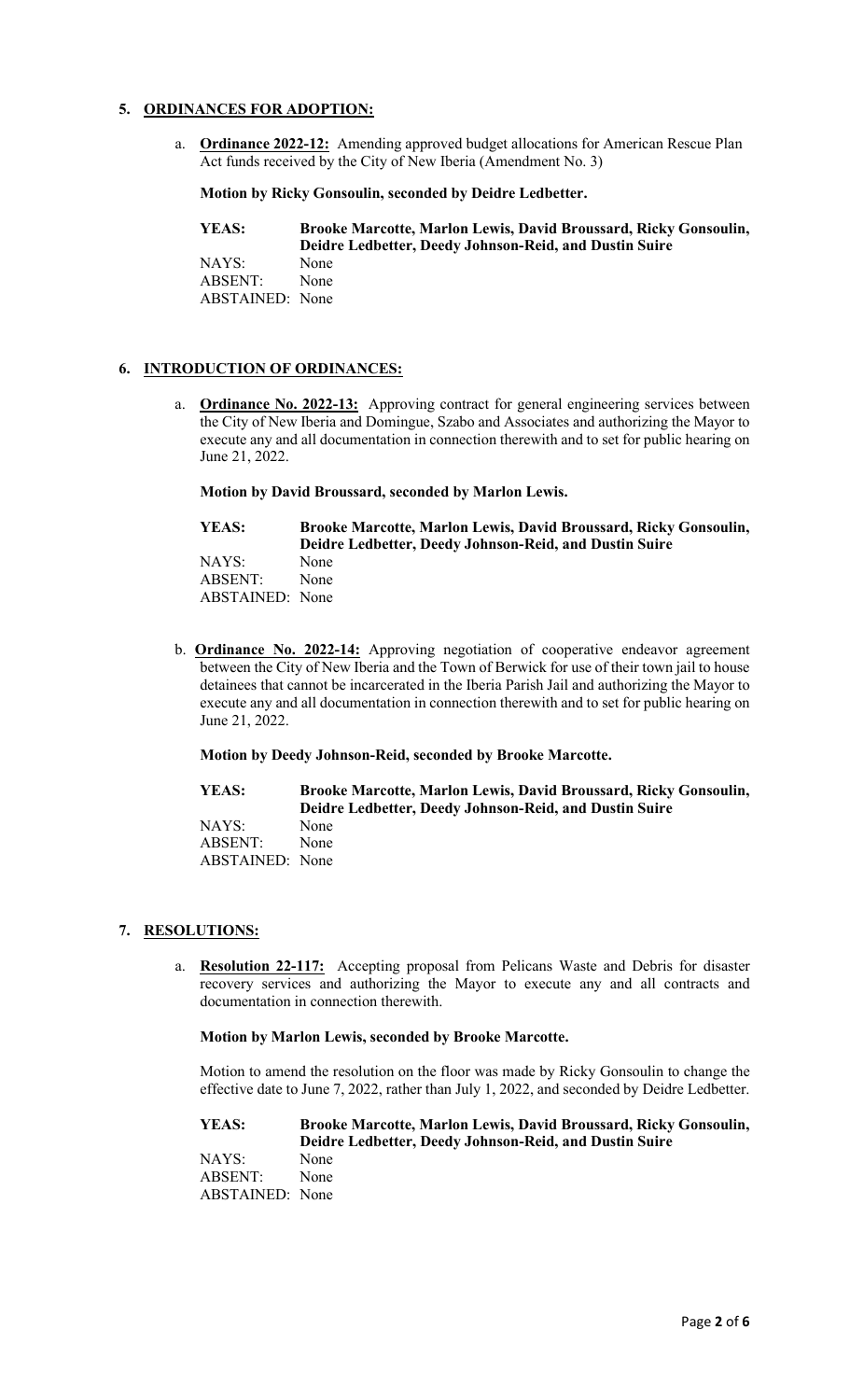**Resolution 22-117 (as amended):** Accepting proposal from Pelicans Waste and Debris for disaster recovery services and authorizing the Mayor to execute any and all contracts and documentation in connection therewith.

### **Motion by Dustin Suire, seconded by Deedy Johnson Reid**

**YEAS: Brooke Marcotte, Marlon Lewis, David Broussard, Ricky Gonsoulin, Deidre Ledbetter, Deedy Johnson-Reid, and Dustin Suire** NAYS: ABSENT: None ABSTAINED: None

b. **Resolution 22-118:** Accepting Change Order No. 1 for the MLK Community Center and West End Park Improvements Project and authorizing the Mayor to execute any and all contracts and documentation in connection therewith.

#### **Motion by Marlon Lewis, seconded by Deidre Ledbetter.**

| YEAS:                                               | Brooke Marcotte, Marlon Lewis, David Broussard, Ricky Gonsoulin,<br>Deidre Ledbetter, Deedy Johnson-Reid, and Dustin Suire |
|-----------------------------------------------------|----------------------------------------------------------------------------------------------------------------------------|
| NAYS:<br>None<br>ABSENT:<br>None<br>ABSTAINED: None |                                                                                                                            |

c. **Resolution 22-119:** Awarding contract to Francise Horticultural Services, Inc., for the American Rescue Plan Act Project entitled "West End Park Splash Pad Expansion" and authorizing the Mayor to execute any and all documentation in connection therewith.

### **Motion by Marlon Lewis, seconded by David Broussard.**

| YEAS:           | <b>Brooke Marcotte, Marlon Lewis, David Broussard, Ricky Gonsoulin,</b><br>Deidre Ledbetter, Deedy Johnson-Reid, and Dustin Suire |
|-----------------|-----------------------------------------------------------------------------------------------------------------------------------|
| NAYS:           | None                                                                                                                              |
| ABSENT:         | None                                                                                                                              |
| ABSTAINED: None |                                                                                                                                   |

d. **Resolution 22-120:** Approving contract for professional services with Domingue, Szabo & Associates for engineering services associated with a capacity/flow rate study at Sucrose Drive Wastewater Treatment Plant and authorizing the Mayor to execute any and all documentation in connection therewith.

#### **Motion by Ricky Gonsoulin, seconded by David Broussard.**

**YEAS: Brooke Marcotte, Marlon Lewis, David Broussard, Ricky Gonsoulin, Deidre Ledbetter, Deedy Johnson-Reid, and Dustin Suire** NAYS: None ABSENT: None ABSTAINED: None

e. **Resolution 22-121:** Accepting Change Order No 7 for the Bayou Teche Museum - Phase II Renovations Doc Voorhies Wing and George Rodrigue Park Project and authorizing the Mayor to execute any and all documentation in connection therewith.

## **Motion by David Broussard, seconded by Brooke Marcotte.**

| YEAS:           | Brooke Marcotte, Marlon Lewis, David Broussard, Ricky Gonsoulin, |
|-----------------|------------------------------------------------------------------|
|                 | Deidre Ledbetter, Deedy Johnson-Reid, and Dustin Suire           |
| NAYS:           | None                                                             |
| ABSENT:         | None                                                             |
| ABSTAINED: None |                                                                  |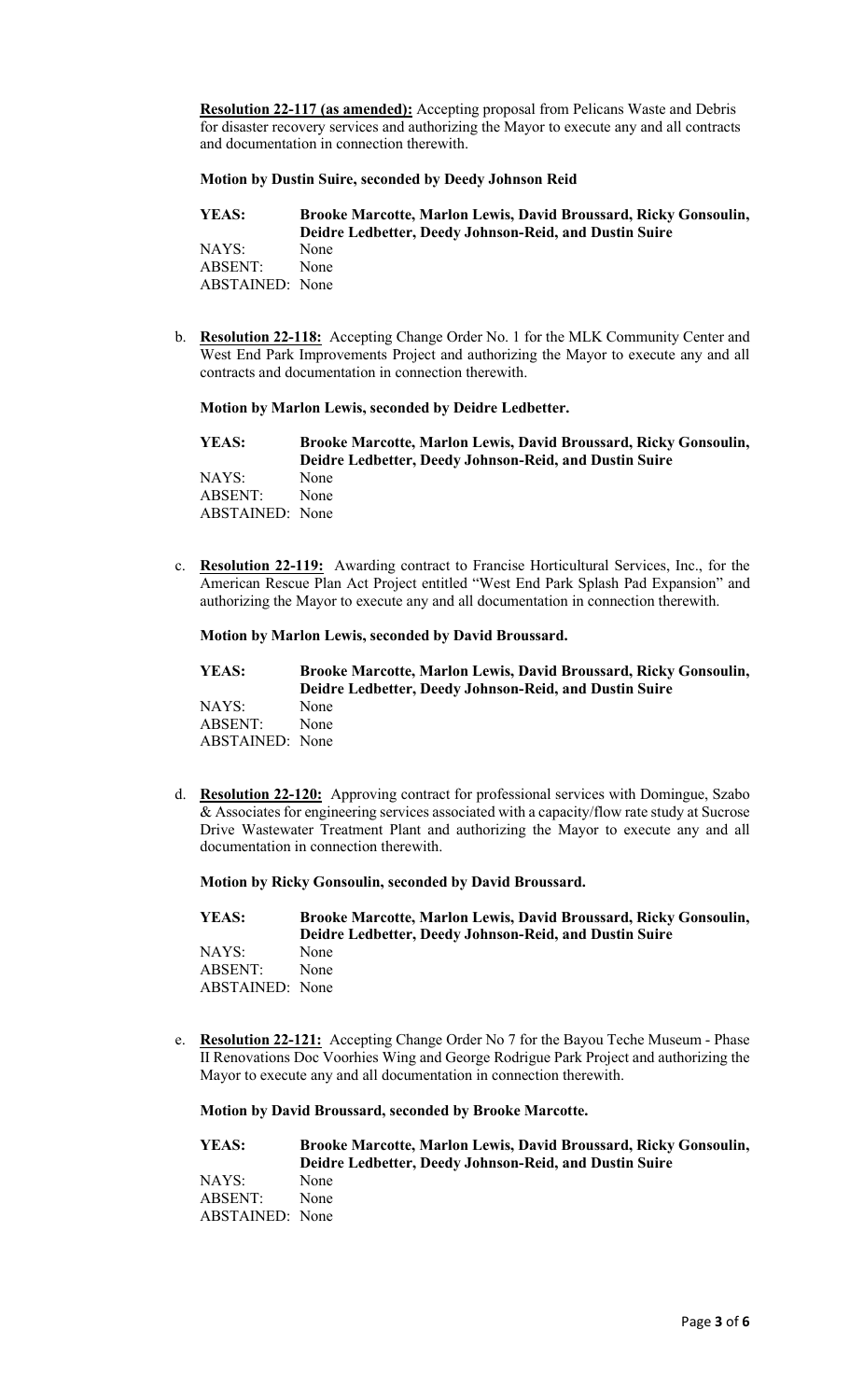f. **Resolution 22-122:** Accepting a certificate of substantial completion for the Bayou Teche Museum – Phase II Renovations Doc Voorhies Wing and George Rodrigue Park Project and authorizing the Mayor to execute any and all documentation in connection therewith.

**Motion by David Broussard, seconded by Deedy Johnson-Reid.**

**YEAS: Brooke Marcotte, Marlon Lewis, David Broussard, Ricky Gonsoulin, Deidre Ledbetter, Deedy Johnson-Reid, and Dustin Suire** NAYS: None ABSENT: None ABSTAINED: None

g. **Resolution 22-123:** Approving contract for professional engineering services associated with the American Rescue Plan Act Project entitled "Purchase and Installation of Oil Water Separator" and authorizing the Mayor to execute any and all contracts and documentation in connection therewith.

**Motion by Ricky Gonsoulin, seconded by Dustin Suire.**

| YEAS:           | <b>Brooke Marcotte, Marlon Lewis, David Broussard, Ricky Gonsoulin,</b><br>Deidre Ledbetter, Deedy Johnson-Reid, and Dustin Suire |
|-----------------|-----------------------------------------------------------------------------------------------------------------------------------|
| NAYS:           | None                                                                                                                              |
| ABSENT:         | None                                                                                                                              |
| ABSTAINED: None |                                                                                                                                   |

h. **Resolution 22-124:** Declaring certain assets as surplus and authorizing their disposal.

**Motion by Deedy Johnson-Reid, seconded by Dustin Suire.**

| YEAS:                  | Brooke Marcotte, Marlon Lewis, David Broussard, Ricky Gonsoulin, |
|------------------------|------------------------------------------------------------------|
|                        | Deidre Ledbetter, Deedy Johnson-Reid, and Dustin Suire           |
| NAYS:                  | None                                                             |
| ABSENT:                | None                                                             |
| <b>ABSTAINED:</b> None |                                                                  |

i. **Resolution 22-125:** Approving contract for professional services on the Civic Center Marina Clean Vessel Act System and authorizing the Mayor to execute any and all documentation in connection therewith.

**Motion by Deedy Johnson-Reid, seconded by Ricky Gonsoulin.**

**YEAS: Brooke Marcotte, Marlon Lewis, David Broussard, Ricky Gonsoulin, Deidre Ledbetter, Deedy Johnson-Reid, and Dustin Suire** NAYS: None ABSENT: None ABSTAINED: None

### **8. PROPERTY STANDARDS:**

a. Revisit the state of buildings located at 515 Daigre Street (District 2) and Action (Resolution 22-126).

> The Mayor called aloud for property owners or any other person present to represent this property and there was no one present. Building Official Jimmy Landry presented pictures and an inspection report that depicted remediations had begun on the home. Councilman Lewis recalled the property owner stating that he worked offshore for long periods and stated that he wanted to revisit the state of the remediations again in the future as the owner has clearly been doing work on the property.

**Resolution 22-126:** Declaring that the City shall proceed with the demolition and removal of the building(s) or structure(s) located at 515 Daigle Street (District 2) be repaired to conform to the Building Code of the City of New Iberia and that the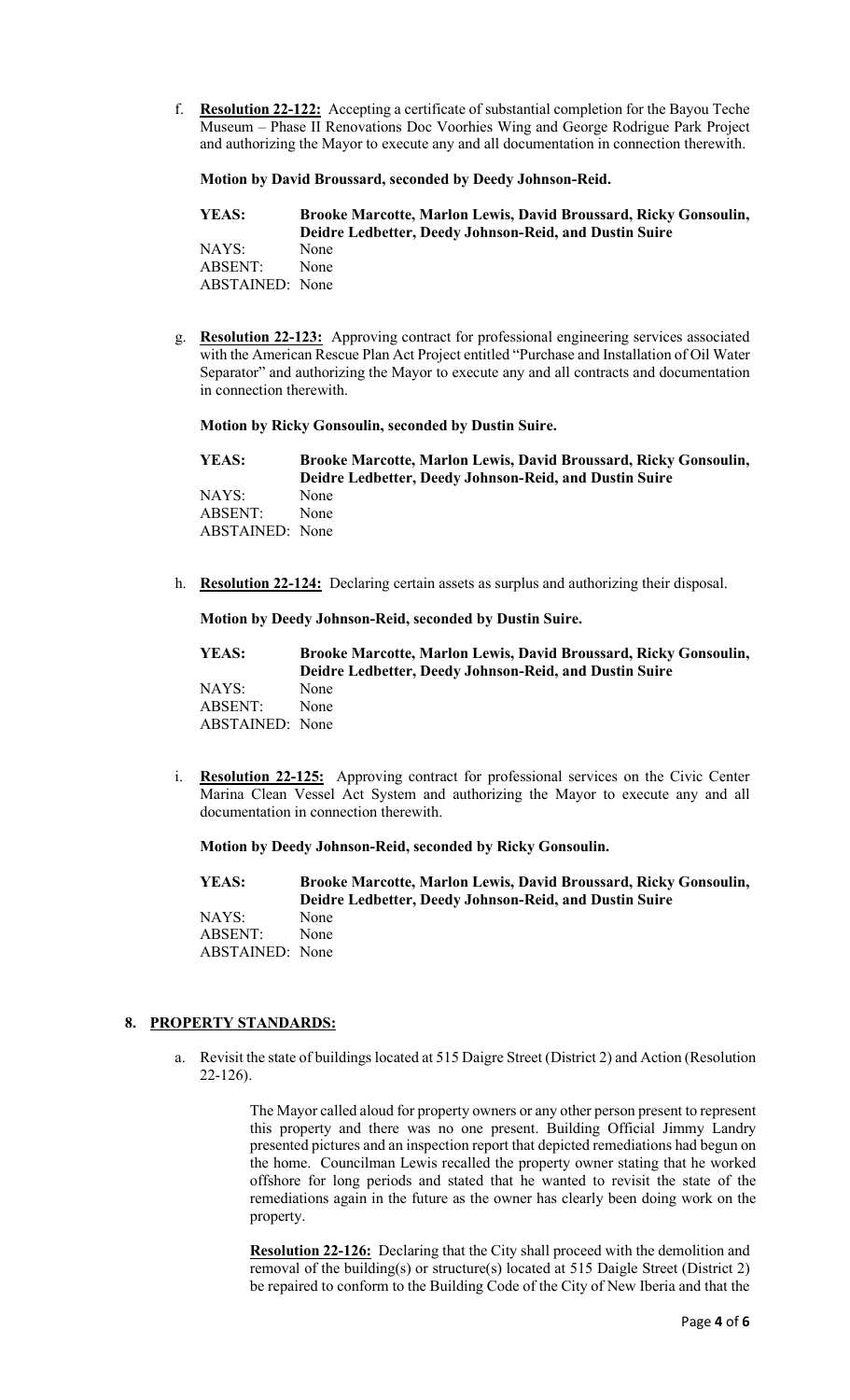property owner return to the Board of Trustees for a 'revisit' on August 2, 2022 to give an update on the status of this property.

#### **Motion by Marlon Lewis, seconded by David Broussard.**

| YEAS:           | <b>Brooke Marcotte, Marlon Lewis, David Broussard,</b><br><b>Ricky Gonsoulin, Deidre Ledbetter, Deedy Johnson-</b><br><b>Reid, and Dustin Suire</b> |
|-----------------|-----------------------------------------------------------------------------------------------------------------------------------------------------|
| NAYS:           | None                                                                                                                                                |
| ABSENT:         | None                                                                                                                                                |
| ABSTAINED: None |                                                                                                                                                     |

b. Revisit the state of buildings located at 318 Weeks Street (District 5) and Action (Resolution 22-127).

> The Mayor called aloud for property owners or any other person present to represent this property and there was no one present. Building Official Jimmy Landry presented pictures and an inspection report stating that sufficient repairs have not been made to this property and there is not enough time on this permit to complete substantial enough repairs. Mr. Landry recommended demolishing the structures on the property.

> **Resolution 22-127:** Declaring that the City shall proceed with the demolition and removal of the building(s) or structure(s) located at 318 Weeks Street (District 5), and the City of New Iberia shall file a Lien and Privilege for the cost of demolishing or removing the buildings or structures against the lot and improvements upon which the building or structure is situated, all as more fully provided by R.S. 33:4761 - 4766.

#### **Motion by Deedy Johnson-Reid, seconded by Deidre Ledbetter.**

| YEAS:           | Brooke Marcotte, Marlon Lewis, David Broussard,          |
|-----------------|----------------------------------------------------------|
|                 | <b>Ricky Gonsoulin, Deidre Ledbetter, Deedy Johnson-</b> |
|                 | <b>Reid, and Dustin Suire</b>                            |
| NAYS:           | None                                                     |
| ABSENT:         | None                                                     |
| ABSTAINED: None |                                                          |

c. **Resolution 22-128:** Declaring that the buildings located at address 809 Edna Street (District 5) are in a dilapidated and dangerous condition and setting date for public hearing on July 5, 2022.

**Motion by Ricky Gonsoulin, seconded by Deedy Johnson-Reid.**

**YEAS: Brooke Marcotte, Marlon Lewis, David Broussard, Ricky Gonsoulin, Deidre Ledbetter, Deedy Johnson-Reid, and Dustin Suire** NAYS: None ABSENT: None ABSTAINED: None

d. **Resolution 22-129:** Declaring that the buildings located at address 808 Lombard Street (District 2) are in a dilapidated and dangerous condition and setting date for public hearing on July 5, 2022.

#### **Motion by Marlon Lewis seconded by Dustin Suire.**

| YEAS:           | Brooke Marcotte, Marlon Lewis, David Broussard, Ricky Gonsoulin, |
|-----------------|------------------------------------------------------------------|
|                 | Deidre Ledbetter, Deedy Johnson-Reid, and Dustin Suire           |
| NAYS:           | None                                                             |
| ABSENT:         | None                                                             |
| ABSTAINED: None |                                                                  |